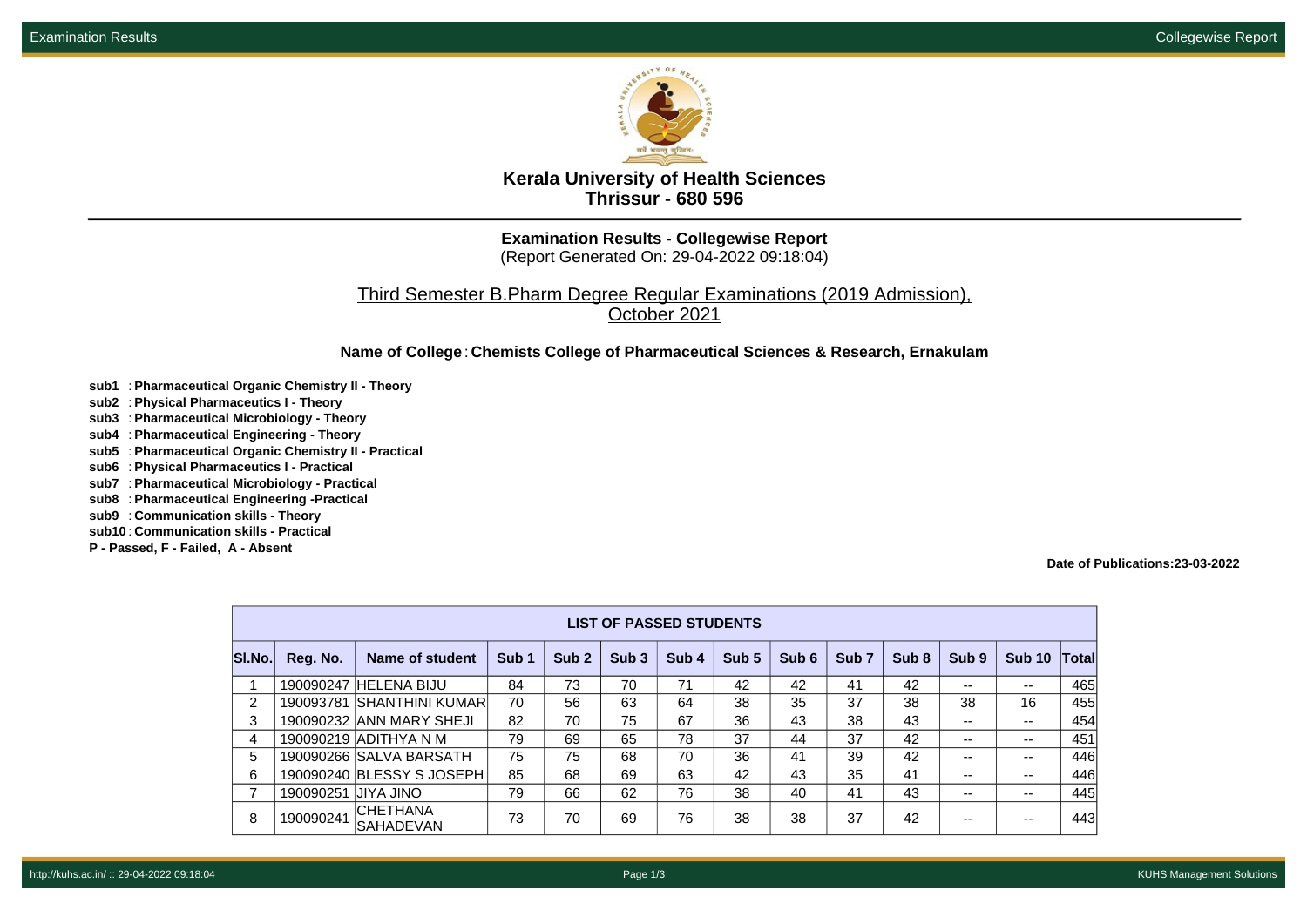| 9  |                    | 190090258 NIRANJANA RAJU                 | 79 | 68 | 74 | 56 | 44 | 41 | 39 | 39 | -- | $\overline{\phantom{a}}$ | 440 |
|----|--------------------|------------------------------------------|----|----|----|----|----|----|----|----|----|--------------------------|-----|
| 10 |                    | 190090254 K NIYA JOY                     | 79 | 71 | 60 | 65 | 39 | 43 | 38 | 37 | -- | $\overline{\phantom{a}}$ | 432 |
| 11 |                    | 190090236 ATHIRA T P                     | 82 | 68 | 60 | 64 | 38 | 41 | 36 | 39 | -- | $\overline{\phantom{a}}$ | 428 |
| 12 | 190090256 NEHA A S |                                          | 75 | 70 | 65 | 66 | 38 | 41 | 36 | 36 | -- | $\overline{\phantom{a}}$ | 427 |
| 13 | 190090221          | AKHILA.T.<br><b>BABU</b>                 | 79 | 65 | 70 | 63 | 38 | 41 | 32 | 38 | -- | $\overline{\phantom{a}}$ | 426 |
| 14 |                    | 190090263 RIYA MADAN                     | 71 | 67 | 56 | 68 | 34 | 36 | 36 | 43 | ۰. | $\overline{\phantom{a}}$ | 411 |
| 15 |                    | 190090272 SHAHARBAN .K .H                | 70 | 66 | 60 | 63 | 37 | 39 | 36 | 39 | -- | $\overline{\phantom{a}}$ | 410 |
| 16 | 190090230          | <b>ANNA PAUL</b>                         | 63 | 65 | 60 | 66 | 39 | 37 | 37 | 40 | -- | $\overline{\phantom{a}}$ | 407 |
| 17 |                    | 190090239 BENITTA JOY                    | 71 | 57 | 60 | 61 | 43 | 41 | 31 | 40 | -- | $\overline{\phantom{a}}$ | 404 |
| 18 | 190090253          | <b>KATHERENE MARY</b><br><b>C ANTONY</b> | 73 | 54 | 66 | 67 | 39 | 28 | 40 | 37 | -- | $\overline{\phantom{a}}$ | 404 |
| 19 | 190090259          | <b>PARVATHI</b><br><b>RAJADAS</b>        | 68 | 61 | 57 | 63 | 37 | 38 | 32 | 41 | -- | $\overline{\phantom{a}}$ | 397 |
| 20 |                    | 190090255 KRISHNA, U.S.                  | 65 | 61 | 59 | 71 | 35 | 34 | 36 | 36 | -- | $\overline{\phantom{a}}$ | 397 |
| 21 |                    | 190090226 ANAINA BASHEER                 | 68 | 58 | 70 | 64 | 33 | 31 | 31 | 39 | -- | $\overline{\phantom{a}}$ | 394 |
| 22 |                    | 190090264 SAFNA JAMAL                    | 68 | 59 | 53 | 56 | 36 | 37 | 37 | 44 | -- | $\overline{\phantom{a}}$ | 390 |
| 23 |                    | 190090217 AARCHA M R                     | 66 | 59 | 51 | 62 | 38 | 37 | 36 | 39 | ۰. | $\overline{\phantom{a}}$ | 388 |
| 24 |                    | 190090275 VAISHNAV R                     | 69 | 54 | 55 | 58 | 34 | 38 | 38 | 38 | -- | $\overline{\phantom{a}}$ | 384 |
| 25 |                    | 190090233 ANSAMOL SABU                   | 64 | 62 | 62 | 53 | 36 | 36 | 32 | 39 | -- | $\overline{\phantom{a}}$ | 384 |
| 26 |                    | 190090238 BASIL VARGHESE                 | 65 | 57 | 57 | 61 | 37 | 34 | 33 | 39 | -- | $\overline{\phantom{a}}$ | 383 |
| 27 |                    | 190090265 SAFWA JALAL                    | 62 | 63 | 56 | 55 | 37 | 33 | 33 | 38 | -- | $\overline{\phantom{a}}$ | 377 |
| 28 |                    | 190090242 DEVIKA SHAJI                   | 58 | 56 | 58 | 54 | 36 | 40 | 35 | 39 | ۰. | $\overline{\phantom{m}}$ | 376 |
| 29 | 190090268          | SANDRA MARIYA<br>JOHN                    | 67 | 52 | 57 | 58 | 34 | 36 | 34 | 37 | -- | --                       | 375 |
| 30 |                    | 190090225 AMINA JAMAL                    | 63 | 54 | 51 | 60 | 34 | 39 | 34 | 40 | -- | $\overline{\phantom{a}}$ | 375 |
| 31 | 190090244          | <b>GAYATHRY S</b>                        | 72 | 55 | 53 | 57 | 37 | 33 | 32 | 35 | -- | $\overline{\phantom{a}}$ | 374 |
| 32 |                    | 190090257 NIKHIL WILFRED                 | 64 | 56 | 57 | 52 | 34 | 36 | 30 | 33 | -- | $\overline{\phantom{a}}$ | 362 |
| 33 |                    | 190090273 SNEHA S RAJAN                  | 64 | 52 | 52 | 53 | 33 | 33 | 35 | 36 | -- | $-$                      | 358 |

|        | <b>STUDENTS FAILED LIST</b> |                                      |                  |                  |                  |                  |       |       |                  |                  |                  |               |  |  |
|--------|-----------------------------|--------------------------------------|------------------|------------------|------------------|------------------|-------|-------|------------------|------------------|------------------|---------------|--|--|
| SI.No. | Reg. No.                    | Name of student                      | Sub <sub>1</sub> | Sub <sub>2</sub> | Sub <sub>3</sub> | Sub <sub>4</sub> | Sub 5 | Sub 6 | Sub <sub>7</sub> | Sub <sub>8</sub> | Sub <sub>9</sub> | <b>Sub 10</b> |  |  |
|        | 190090218 ADITH S           |                                      | 55               | 53               | F                | 60               | 36    | 35    | 35               | 34               | --               | $- -$         |  |  |
| 2      |                             | 190090220 AKASH GEORGE               | F                | --               | --               | --               | 30    | 26    | 30               | 27               | --               | $- -$         |  |  |
| 3      |                             | 190090222 ALBIN REJI                 | F                | F                | --               |                  | 31    | 27    | 32               | 29               | --               | $- -$         |  |  |
| 4      | 190090223                   | <b>ALPHY ELDHO</b><br><b>PAULOSE</b> | F                | F                | --               | --               | 30    | 31    | 27               | 29               | --               | $- -$         |  |  |
| 5      | 190090224                   | AMAL<br>RADHAKRISHNAN                | F                | --               |                  | --               | 30    | 27    | 31               | 27               | --               | $- -$         |  |  |
| 6      | 190090227                   | <b>ANCY JACOB</b>                    | F                | F                | --               | F                | 36    | 30    | 30               | 31               | --               | $-$           |  |  |
| 7      |                             | 190090228 ANJU GEORGE                | 65               |                  | 56               | 59               | 36    | 38    | 33               | 37               | --               | $- -$         |  |  |